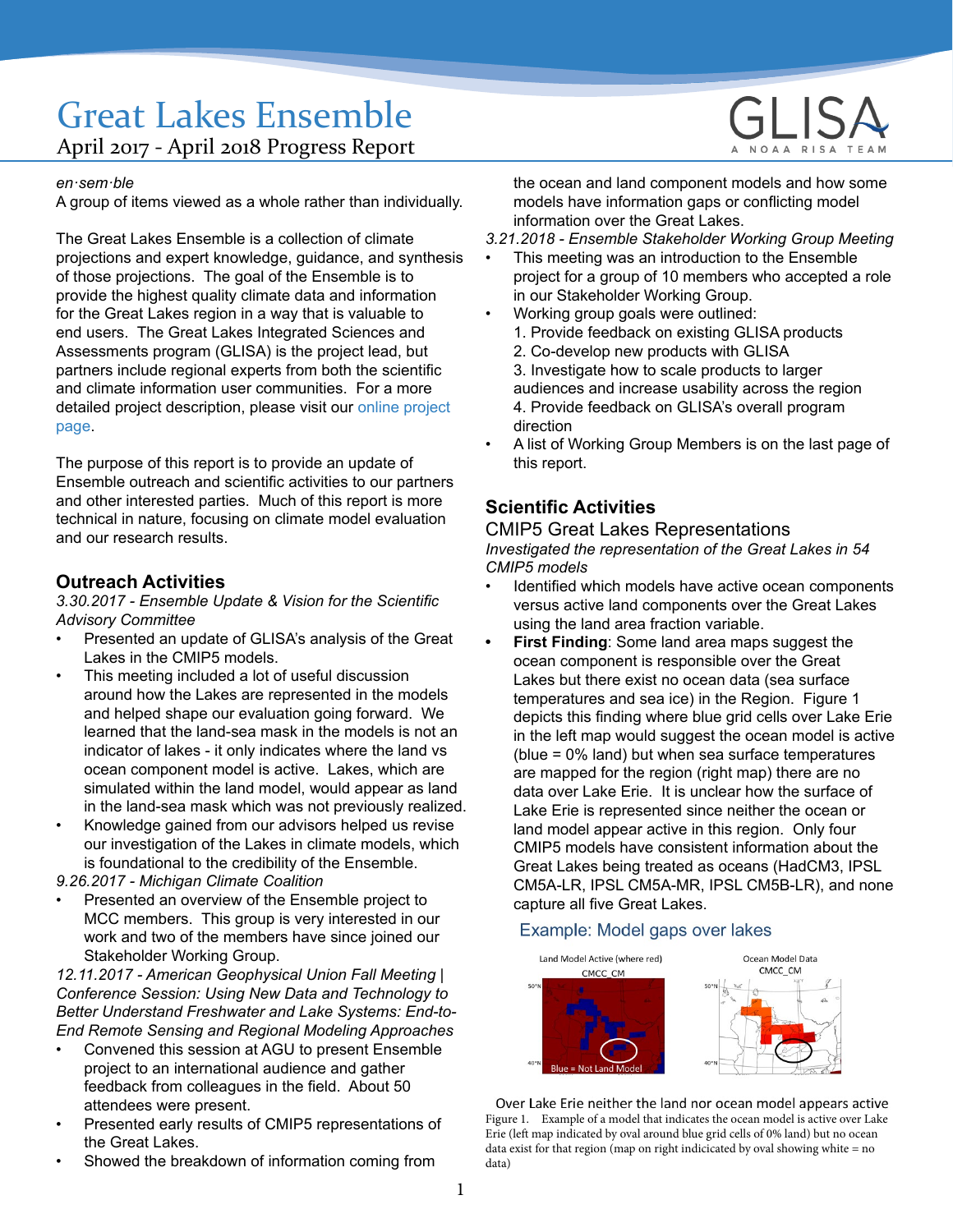# Great Lakes Ensemble Progress Report

**• Second Finding**: Some of the models appear to have both the ocean and land components active in the same grid cell, which raises concerns about how these components are coupled to one another. Figure 2 depicts that the land and ocean components are both active over Lakes Huron, Erie, and Ontario in the INM CM4.0 model. This finding leads us to believe there are conflicting representations of the Great Lakes in the models as oceans and land (possibly including lakes).

#### Example: Conflicting models over lakes



The land and ocean model are both active over Lakes Huron, Erie, and Ontario

Figure 2. Example of a model that indicates the land model is active over Lakes Huron, Erie, and Ontario (left map shown using ovals outlining grid cells representing 100% land in red) but the ocean component model is also active over the same region (map on right indicicated by colored grid cells inside ovals)

**• Third Finding:** Of the models that definitely do not have ocean data representing the Great Lakes, some may actually treat the Lakes as lakes within their land component models. There is no "lake" variable within the land component models, so identifying which models treat the Lakes as lakes is not straightforward. Even if the land model documentation is found and the treatment of lakes identified, there is no guarantee that the Great Lakes are included. Instead, we searched for a "signature" of the lakes in surface temperature data over the Region. We investigated whether surface temperatures were colder (warmer) over the Lakes compared to surface land temperatures during summer (winter). We also limited our search to those models whose spatial resolution was finer than 1.25-degrees to find models that provide meaningful information about the lakes - resolutions coarser than 1.25 degrees represent each lake with only a few grid cells, which don't provide enough spatial detail for many of our stakeholders. Seven CMIP5 models have a signature of the Great Lakes in their surface temperature data (BCC-CSM1-1m, CCSM4, CESM1-BGC, CESM1- CAM5, MIROC4h, MIROC5, MRI-CGCM3) and may actually represent the Lakes as lakes. Current work is focusing on these seven models and investigating their land component documentation to further uncover the treatment of the Great Lakes.

# Evaluating and Integrating Dynamically Downscaled Great Lakes Projections into GLISA **Products**

*Dynamically downscaled projections for the Great Lakes region, developed by researchers at the Center for Climatic Research at the University of Wisconsin - Madison, were acquired, assessed, and used in several future climate summaries and scenarios GLISA developed over the last year. We consider these projections the first set of reliable downscaled data to include in our Ensemble. Special thanks to Dr. Michael Notaro for all of his help in acquiring and working with the data.*

We investigated precipitation in the models and compared it to observations ([Univ. of Delaware](https://www.esrl.noaa.gov/psd/data/gridded/data.UDel_AirT_Precip.html)) to get a sense for model bias. We found:

1. Most models have a larger mean precipitation than the observations when averaged over the region (95 W to 71W and 38N to 52N) by season.

2. Downscaled CNRM and GFDL models have the closest spatial distribution and amount of seasonal precipitation over the region compared to observations.

- These data have allowed us to start exploring ways to evaluate lake-effects in the models. Our goal is to quantify the strength of the lake-effect so we can compare across models (including the CMIP5 models that have lakes).
	- We started with a few simple methods to investigate lake-effect precipitation in the models and observations: 1. Use geographic "boxes" (Figure 3) in lake- and non-lake-effect regions to compare the statistical distribution of seasonal precipitation within each box. The boxes were arbitrarily drawn with the goal of investigating lake-effects in Boxes 2, and 4-6, and Box 1 and 3 represent areas where precipitation was more homogeneous outside and within the observed lakeeffect zone, respectively. We plotted the distribution of mean winter (DJF) precipitation within each box for the historical period (1978-1999) (Figure 4). We found



Figure 3. Map showing regions ("boxes") used in the analysis of seasonal precipitation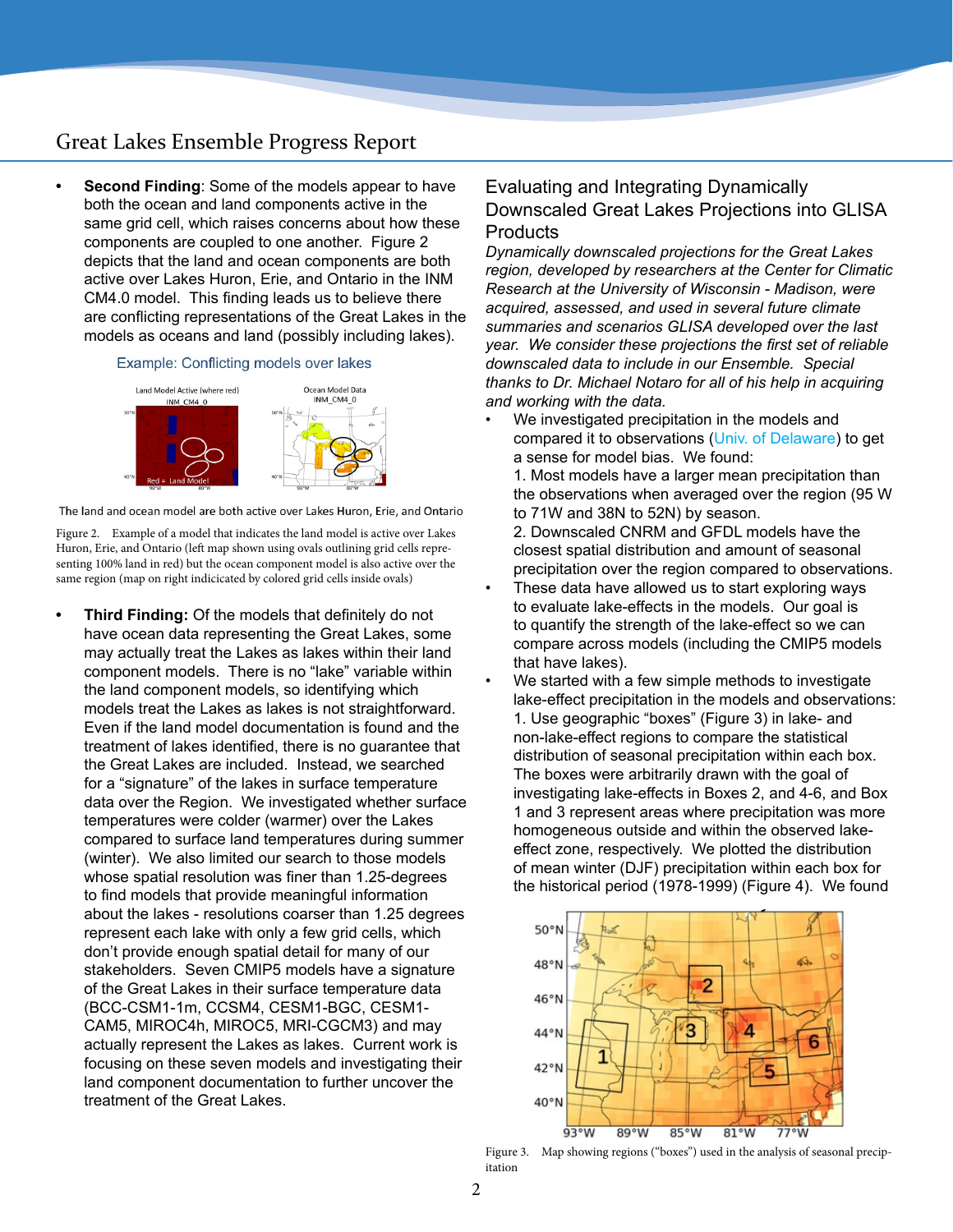



Figure 4. Statistical distributions of mean winter (DJF) precipitation with each "box" defined in Figure 3. Models are marked by colored lines; Observations are marked by the black line.



Figure 5. Maps of mean winter precipitation (inches) in the observations (left) and models (set of 6 maps on the right) for the period 1978-1999.